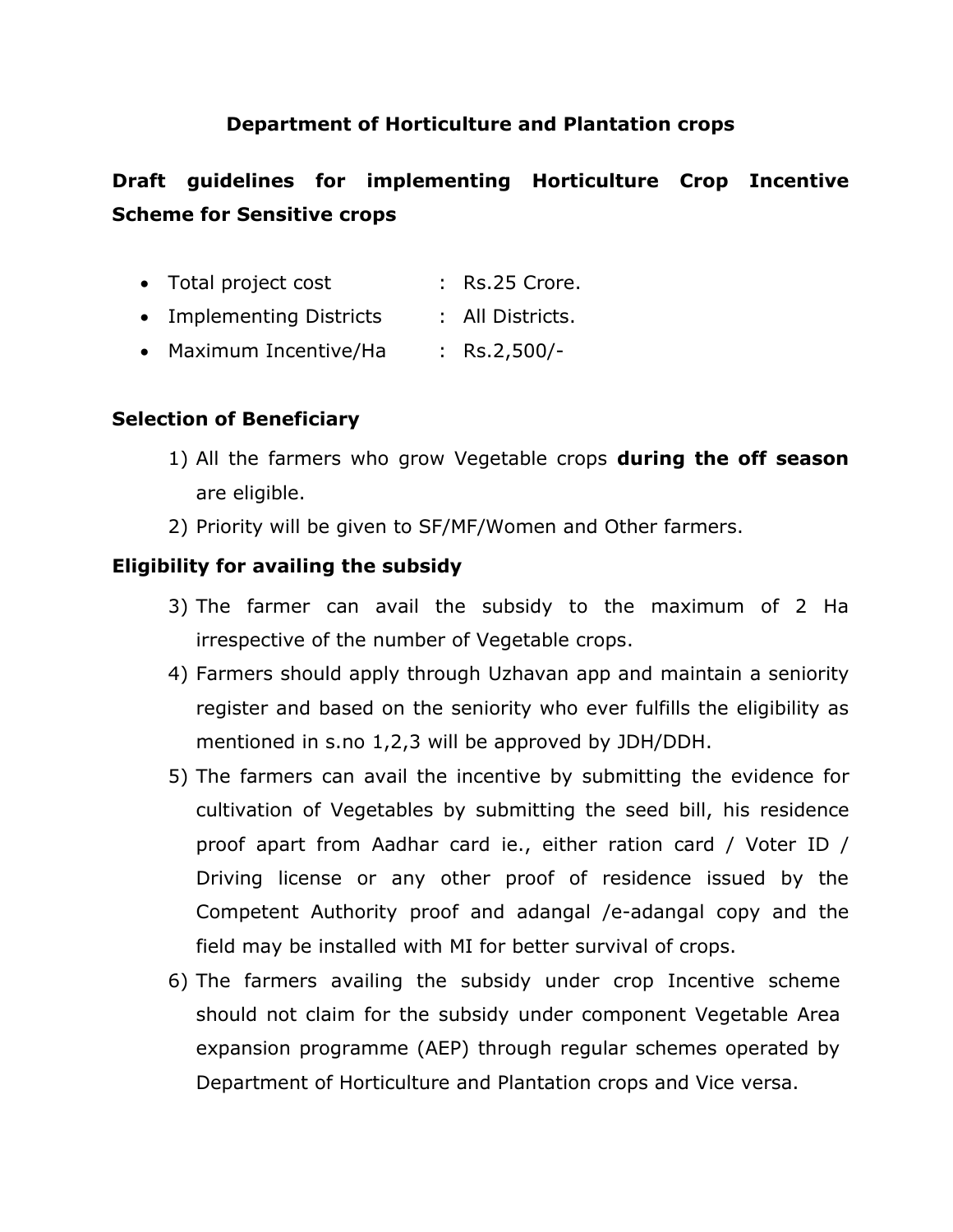### **General guidelines**

- 7) The Assistant Horticulture Officer and the Horticulture Officer of the block are jointly responsible for the selection of farmers after thoroughly ascertaining the documents & seniority.
- 8) The Assistant Director of Horticulture (Scrutinizing officer) in the block is the deciding authority for the approval of beneficiaries for scheme implementation.
- 9) The applicants who are rejected in initial stage itself should be informed of their rejection by the concerned block ADH with the reasons for rejection.
- 10) The selected farmers should have own land/ leased land to the eligible extent to avail the benefit of the scheme.
- 11) Providing benefit to the same farmer should not be encouraged. The subsidy availed by the farmer in the previous years in all schemes should be verified before processing, to avoid repetition.
- 12) The selected farmers should be an account holder with any of the nationalized /scheduled / co-operative banking organizations in order to facilitate the DBT (Direct Benefit Transfer) through Public Finance Management System (PFMS) of Government of India or through Electronic Clearing Service (ECS).
- 13)ADH/ HO/AHO of their block should ensure proper implementation of the scheme by field inspection. Field photos at various stages with beneficiary farmer should be verified with adangal and e-adangal copy before the release of fund to the eligible farmer.

### **Fund release**

14) The financial assistance to the selected farmer under crop incentivization scheme will be disbursed by the District JDH/DDH through the schemes viz., NHM, IHDS and TN-IAMP to the